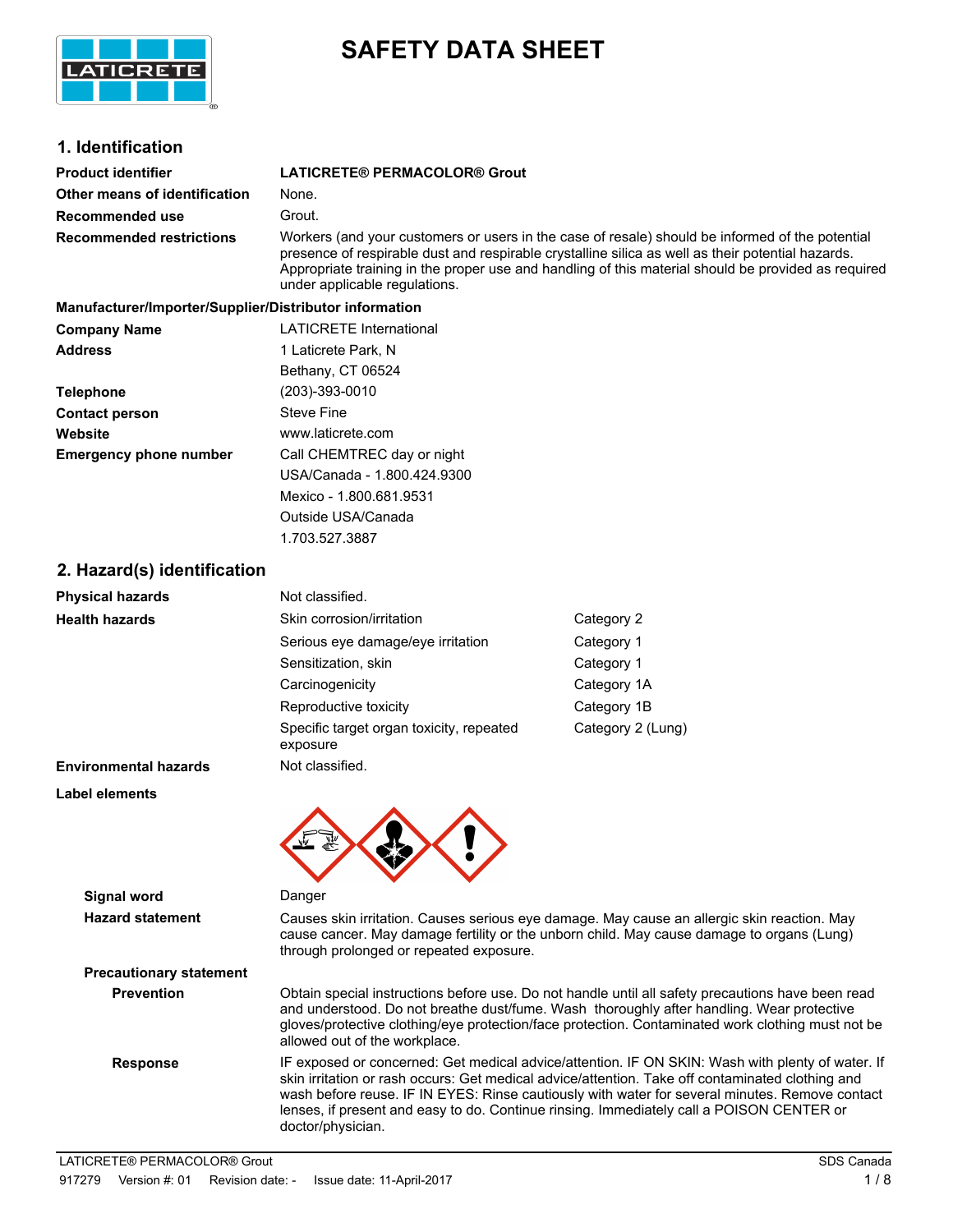| <b>Storage</b>                  | Store locked up.                                                                                    |
|---------------------------------|-----------------------------------------------------------------------------------------------------|
| <b>Disposal</b>                 | Dispose of contents/container in accordance with local/regional/national/international regulations. |
| Other hazards                   | None known.                                                                                         |
| <b>Supplemental information</b> | None.                                                                                               |

# **3. Composition/information on ingredients**

**Mixtures**

| <b>Chemical name</b>        |                                                                                                                         | <b>CAS number</b> | %          |
|-----------------------------|-------------------------------------------------------------------------------------------------------------------------|-------------------|------------|
| Silica Sand                 |                                                                                                                         | 14808-60-7        | $55 - 65$  |
| Calcium aluminate cement    |                                                                                                                         | 65997-16-2        | $20 - 30$  |
| Calcium sulfate             |                                                                                                                         | 7778-18-9         | $5 - 7$    |
| Titanium dioxide            |                                                                                                                         | 13463-67-7        | $0 - 8$    |
| <b>Portland Cement</b>      |                                                                                                                         | 65997-15-1        | $2 - 4$    |
| Calcium sulfate hemihydrate |                                                                                                                         | 26499-65-0        | $1 - 2$    |
| Lithium Carbonate           |                                                                                                                         | 554-13-2          | $0 - 0.25$ |
| <b>Composition comments</b> | All concentrations are in percent by weight unless ingredient is a gas. Gas concentrations are in<br>percent by volume. |                   |            |

#### **4. First-aid measures**

| <b>Inhalation</b>                                                            | Remove victim to fresh air and keep at rest in a position comfortable for breathing. Call a physician<br>if symptoms develop or persist.                                                                                    |
|------------------------------------------------------------------------------|-----------------------------------------------------------------------------------------------------------------------------------------------------------------------------------------------------------------------------|
| <b>Skin contact</b>                                                          | Wash off with soap and plenty of water. If skin irritation or rash occurs: Get medical<br>advice/attention. Take off contaminated clothing and wash before reuse.                                                           |
| Eye contact                                                                  | Do not rub eyes. Immediately flush eyes with plenty of water for at least 15 minutes. Remove<br>contact lenses, if present and easy to do. Continue rinsing. Call a physician or poison control<br>center immediately.      |
| Ingestion                                                                    | Rinse mouth. Get medical attention if symptoms occur.                                                                                                                                                                       |
| <b>Most important</b><br>symptoms/effects, acute and<br>delayed              | Rash. Coughing. Irritant effects. Symptoms may include stinging, tearing, redness, swelling, and<br>blurred vision. Permanent eye damage including blindness could result. Prolonged exposure may<br>cause chronic effects. |
| Indication of immediate<br>medical attention and special<br>treatment needed | Provide general supportive measures and treat symptomatically. Symptoms may be delayed.                                                                                                                                     |
| <b>General information</b>                                                   | Ensure that medical personnel are aware of the material(s) involved, and take precautions to<br>protect themselves. IF exposed or concerned: Get medical advice/attention. Wash contaminated<br>clothing before reuse.      |

### **5. Fire-fighting measures**

| Suitable extinguishing media                                     | Water fog. Foam. Dry chemical powder. Carbon dioxide (CO2).                                   |
|------------------------------------------------------------------|-----------------------------------------------------------------------------------------------|
| Unsuitable extinguishing<br>media                                | None known.                                                                                   |
| Specific hazards arising from<br>the chemical                    | During fire, gases hazardous to health may be formed.                                         |
| Special protective equipment<br>and precautions for firefighters | Self-contained breathing apparatus and full protective clothing must be worn in case of fire. |
| Fire fighting<br>equipment/instructions                          | In case of fire and/or explosion do not breathe fumes.                                        |
| <b>General fire hazards</b>                                      | No unusual fire or explosion hazards noted.                                                   |

# **6. Accidental release measures**

Keep unnecessary personnel away. Keep upwind. Avoid formation of dust. Wear appropriate protective equipment and clothing during clean-up. Do not touch damaged containers or spilled material unless wearing appropriate protective clothing. Ensure adequate ventilation. **Personal precautions, protective equipment and emergency procedures**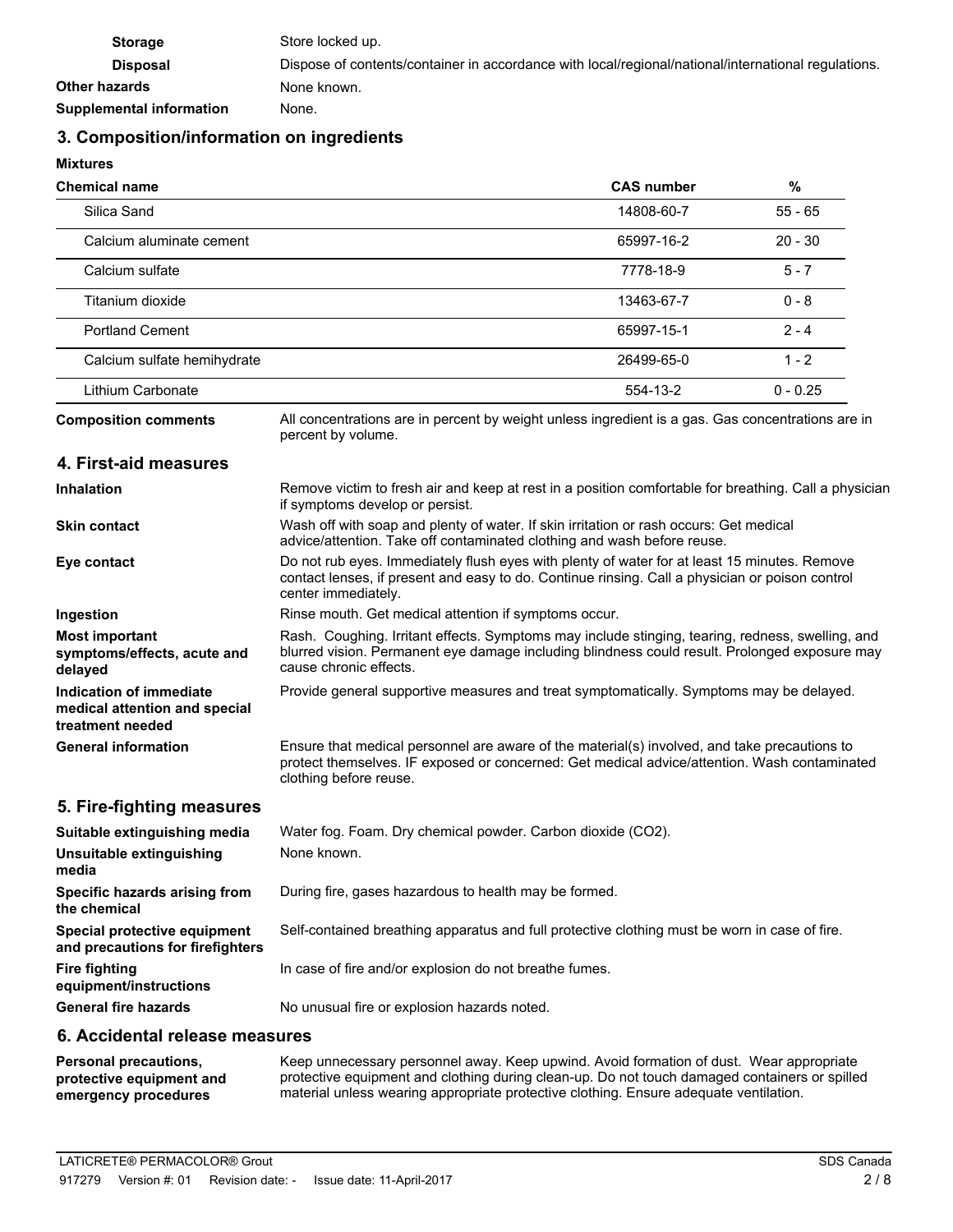Stop the flow of material, if this is without risk. Sweep or shovel up material and place in a clearly labeled container for waste. Collect dust using a vacuum cleaner. Following product recovery, flush area with water. **Methods and materials for containment and cleaning up**

**Environmental precautions** Avoid discharge into drains, water courses or onto the ground.

# **7. Handling and storage**

**Precautions for safe handling**

Do not handle until all safety precautions have been read and understood. Minimize dust generation and accumulation. Wear appropriate personal protective equipment. Do not breathe dust. Avoid contact with eyes, skin, and clothing. Provide adequate ventilation. Observe good industrial hygiene practices.

**including any incompatibilities**

**Conditions for safe storage,** Keep container tightly closed. Store in a cool, dry place out of direct sunlight.

#### **8. Exposure controls/personal protection**

#### **Occupational exposure limits**

#### **US. ACGIH Threshold Limit Values**

| <b>Components</b>                    | Type       | Value                  | Form                 |
|--------------------------------------|------------|------------------------|----------------------|
| Calcium sulfate (CAS<br>7778-18-9)   | TWA        | $10 \text{ mg/m}$      | Inhalable fraction.  |
| Portland Cement (CAS<br>65997-15-1)  | TWA        | 1 $mq/m3$              | Respirable fraction. |
| Silica Sand (CAS<br>14808-60-7)      | <b>TWA</b> | $0.025 \text{ mg/m}$ 3 | Respirable fraction. |
| Titanium dioxide (CAS<br>13463-67-7) | TWA        | $10 \text{ mg/m}$      |                      |

#### **Canada. Alberta OELs (Occupational Health & Safety Code, Schedule 1, Table 2)**

| <b>Components</b>                                  | Type | Value                    | Form                  |
|----------------------------------------------------|------|--------------------------|-----------------------|
| Calcium sulfate (CAS<br>7778-18-9)                 | TWA  | $10 \text{ mg/m}$        |                       |
| Calcium sulfate<br>hemihydrate (CAS<br>26499-65-0) | TWA  | $10 \text{ mg/m}$        |                       |
| <b>Portland Cement (CAS)</b><br>65997-15-1)        | TWA  | $10 \text{ mg/m}$        |                       |
| Silica Sand (CAS<br>14808-60-7)                    | TWA  | $0.025 \,\mathrm{mq/m3}$ | Respirable particles. |
| Titanium dioxide (CAS<br>13463-67-7)               | TWA  | 10 mg/m $3$              |                       |

#### **Canada. British Columbia OELs. (Occupational Exposure Limits for Chemical Substances, Occupational Health and Safety Regulation 296/97, as amended)**

| <b>Components</b>                                  | Type        | Value                             | <b>Form</b>                         |
|----------------------------------------------------|-------------|-----------------------------------|-------------------------------------|
| Calcium sulfate (CAS<br>7778-18-9)                 | <b>TWA</b>  | $10 \text{ mg/m}$                 | Inhalable                           |
| Calcium sulfate<br>hemihydrate (CAS<br>26499-65-0) | <b>STEL</b> | $20 \text{ mg/m}$                 | Total dust.                         |
|                                                    | <b>TWA</b>  | $3$ mg/m $3$<br>$10 \text{ mg/m}$ | Respirable fraction.<br>Total dust. |
| Portland Cement (CAS<br>65997-15-1)                | TWA         | $3$ mg/m $3$                      | Respirable fraction.                |
|                                                    |             | 10 mg/m $3$                       | Total dust.                         |
| Silica Sand (CAS<br>14808-60-7)                    | TWA         | $0.025$ mg/m $3$                  | Respirable fraction.                |
| Titanium dioxide (CAS<br>13463-67-7)               | TWA         | $3$ mg/m $3$                      | Respirable fraction.                |
|                                                    |             | $10 \text{ mg/m}$                 | Total dust.                         |

#### **Canada. Manitoba OELs (Reg. 217/2006, The Workplace Safety And Health Act)**

| Components           | $\mathsf{Type}$ | Value       | Form                |
|----------------------|-----------------|-------------|---------------------|
| Calcium sulfate (CAS | TWA             | 10 mg/m $3$ | Inhalable fraction. |
| 7778-18-9)           |                 |             |                     |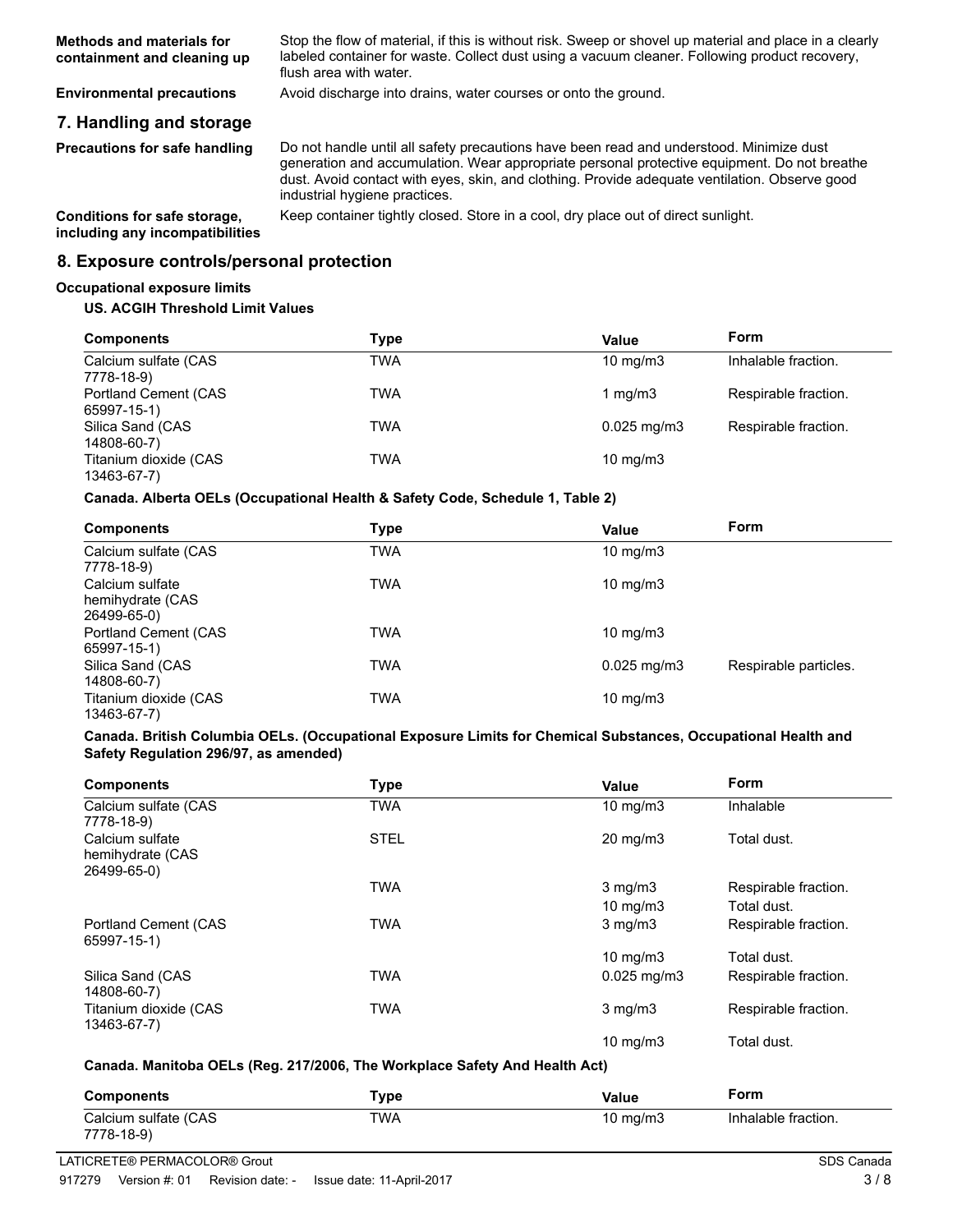#### **Canada. Manitoba OELs (Reg. 217/2006, The Workplace Safety And Health Act)**

| <b>Components</b>                    | Type       | Value                   | Form                 |
|--------------------------------------|------------|-------------------------|----------------------|
| Portland Cement (CAS<br>65997-15-1)  | TWA        | 1 mg/m3                 | Respirable fraction. |
| Silica Sand (CAS<br>14808-60-7)      | <b>TWA</b> | $0.025 \,\mathrm{mq/m}$ | Respirable fraction. |
| Titanium dioxide (CAS<br>13463-67-7) | <b>TWA</b> | $10 \text{ mg/m}$       |                      |

#### **Canada. Ontario OELs. (Control of Exposure to Biological or Chemical Agents)**

| <b>Components</b>                    | Type | Value             | Form                 |
|--------------------------------------|------|-------------------|----------------------|
| Calcium sulfate (CAS<br>7778-18-9)   | TWA  | $10 \text{ mg/m}$ | Inhalable fraction.  |
| Portland Cement (CAS<br>65997-15-1)  | TWA  | 1 $mq/m3$         | Respirable fraction. |
| Silica Sand (CAS<br>14808-60-7)      | TWA  | $0.1$ mg/m $3$    | Respirable fraction. |
| Titanium dioxide (CAS<br>13463-67-7) | TWA  | $10 \text{ mg/m}$ |                      |

# **Canada. Quebec OELs. (Ministry of Labor - Regulation Respecting the Quality of the Work Environment)**

| <b>Components</b>                                  | <b>Type</b>                                                                                                                                                                                                                                                                                                                                                                                                                        | Value                                                         | Form             |  |
|----------------------------------------------------|------------------------------------------------------------------------------------------------------------------------------------------------------------------------------------------------------------------------------------------------------------------------------------------------------------------------------------------------------------------------------------------------------------------------------------|---------------------------------------------------------------|------------------|--|
| Calcium sulfate (CAS<br>7778-18-9)                 | <b>TWA</b>                                                                                                                                                                                                                                                                                                                                                                                                                         | $5$ mg/m $3$                                                  | Respirable dust. |  |
|                                                    |                                                                                                                                                                                                                                                                                                                                                                                                                                    | 10 $mg/m3$                                                    | Total dust.      |  |
| Calcium sulfate<br>hemihydrate (CAS<br>26499-65-0) | <b>TWA</b>                                                                                                                                                                                                                                                                                                                                                                                                                         | $5$ mg/m $3$                                                  | Respirable dust. |  |
|                                                    |                                                                                                                                                                                                                                                                                                                                                                                                                                    | 10 $mg/m3$                                                    | Total dust.      |  |
| Portland Cement (CAS<br>65997-15-1)                | <b>TWA</b>                                                                                                                                                                                                                                                                                                                                                                                                                         | $5$ mg/m $3$                                                  | Respirable dust. |  |
|                                                    |                                                                                                                                                                                                                                                                                                                                                                                                                                    | 10 $mg/m3$                                                    | Total dust.      |  |
| Silica Sand (CAS<br>14808-60-7)                    | <b>TWA</b>                                                                                                                                                                                                                                                                                                                                                                                                                         | $0.1$ mg/m3                                                   | Respirable dust. |  |
| Titanium dioxide (CAS<br>13463-67-7)               | <b>TWA</b>                                                                                                                                                                                                                                                                                                                                                                                                                         | 10 mg/m3                                                      | Total dust.      |  |
| <b>Biological limit values</b>                     | No biological exposure limits noted for the ingredient(s).                                                                                                                                                                                                                                                                                                                                                                         |                                                               |                  |  |
| <b>Exposure guidelines</b>                         | Occupational exposure to nuisance dust (total and respirable) and respirable crystalline silica<br>should be monitored and controlled.                                                                                                                                                                                                                                                                                             |                                                               |                  |  |
| Appropriate engineering<br>controls                | Good general ventilation (typically 10 air changes per hour) should be used. Ventilation rates<br>should be matched to conditions. If applicable, use process enclosures, local exhaust ventilation,<br>or other engineering controls to maintain airborne levels below recommended exposure limits. If<br>exposure limits have not been established, maintain airborne levels to an acceptable level. Provide<br>eyewash station. |                                                               |                  |  |
|                                                    | Individual protection measures, such as personal protective equipment                                                                                                                                                                                                                                                                                                                                                              |                                                               |                  |  |
| Eye/face protection                                | Wear safety glasses with side shields (or goggles).                                                                                                                                                                                                                                                                                                                                                                                |                                                               |                  |  |
| <b>Skin protection</b>                             |                                                                                                                                                                                                                                                                                                                                                                                                                                    |                                                               |                  |  |
| <b>Hand protection</b>                             | Wear chemical-resistant, impervious gloves.                                                                                                                                                                                                                                                                                                                                                                                        |                                                               |                  |  |
| <b>Other</b>                                       | Wear appropriate chemical resistant clothing.                                                                                                                                                                                                                                                                                                                                                                                      |                                                               |                  |  |
| <b>Respiratory protection</b>                      |                                                                                                                                                                                                                                                                                                                                                                                                                                    | Wear a dust mask if dust is generated above exposure limits.  |                  |  |
| <b>Thermal hazards</b>                             |                                                                                                                                                                                                                                                                                                                                                                                                                                    | Wear appropriate thermal protective clothing, when necessary. |                  |  |
| <b>General hygiene</b><br>considerations           | Always observe good personal hygiene measures, such as washing after handling the material<br>and before eating, drinking, and/or smoking. Routinely wash work clothing and protective<br>equipment to remove contaminants. Contaminated work clothing should not be allowed out of the<br>workplace.                                                                                                                              |                                                               |                  |  |
| <b>Q.</b> Physical and chamical proporties         |                                                                                                                                                                                                                                                                                                                                                                                                                                    |                                                               |                  |  |

# **9. Physical and chemical properties**

#### **Appearance**

| <b>Physical state</b> | Solid.  |
|-----------------------|---------|
| Form                  | Powder. |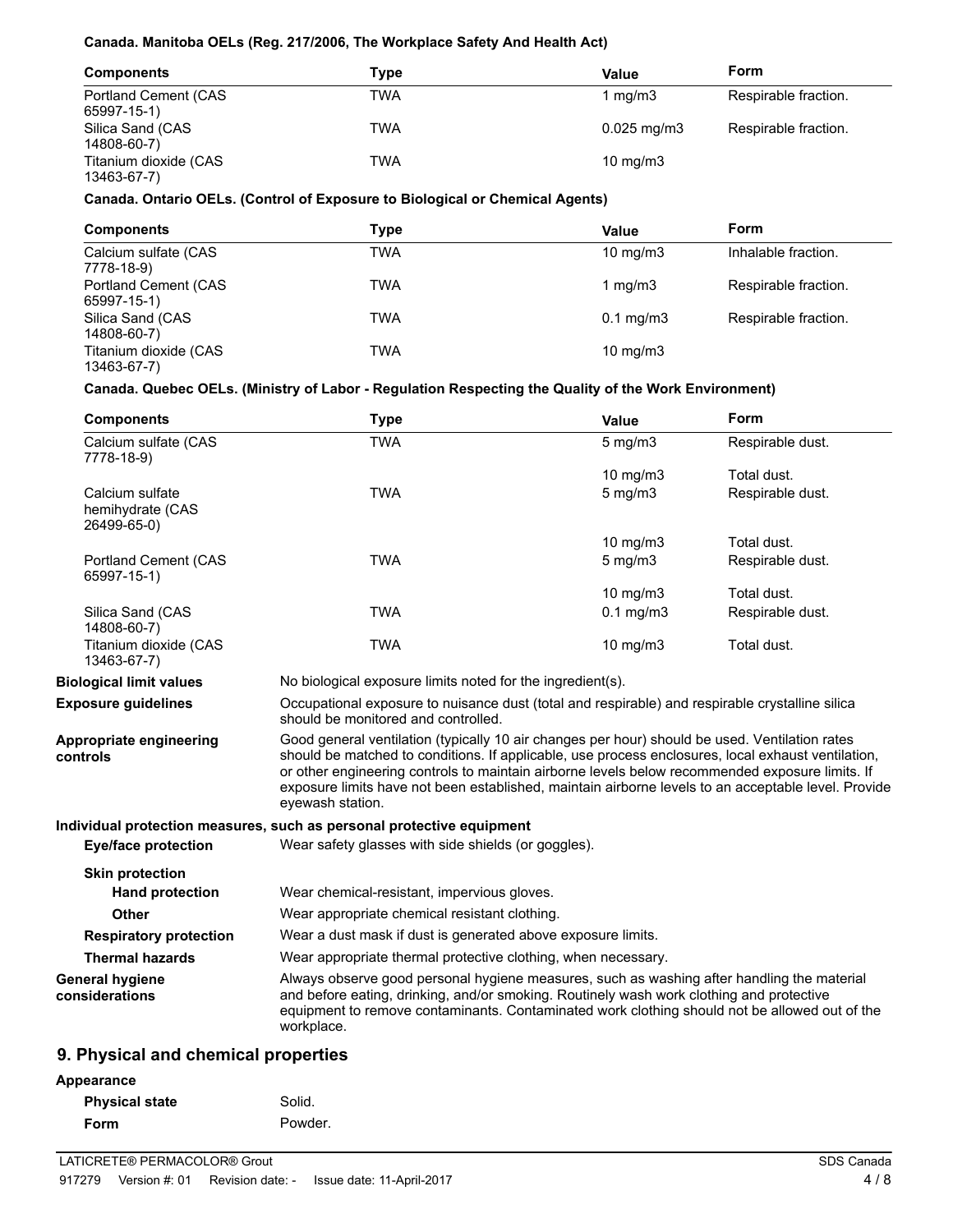| Color                                             | Colored.                      |
|---------------------------------------------------|-------------------------------|
| Odor                                              | Not available.                |
| <b>Odor threshold</b>                             | Not available.                |
| pH                                                | Not available.                |
| Melting point/freezing point                      | Not available.                |
| Initial boiling point and boiling<br>range        | Not available.                |
| <b>Flash point</b>                                | Not flammable or combustible. |
| <b>Evaporation rate</b>                           | Not available.                |
| Flammability (solid, gas)                         | Not available.                |
| Upper/lower flammability or explosive limits      |                               |
| <b>Flammability limit - lower</b><br>(%)          | Not available.                |
| <b>Flammability limit - upper</b><br>(%)          | Not available.                |
| Explosive limit - lower (%)                       | Not available.                |
| Explosive limit - upper (%)                       | Not available.                |
| Vapor pressure                                    | Not available.                |
| <b>Vapor density</b>                              | Not available.                |
| <b>Relative density</b>                           | Not available.                |
| Solubility(ies)                                   |                               |
| Solubility (water)                                | Insoluble                     |
| <b>Partition coefficient</b><br>(n-octanol/water) | Not available.                |
| <b>Auto-ignition temperature</b>                  | Not available.                |
| <b>Decomposition temperature</b>                  | Not available.                |
| <b>Viscosity</b>                                  | Not available.                |
| 10. Stability and reactivity                      |                               |

| The product is stable and non-reactive under normal conditions of use, storage and transport. |
|-----------------------------------------------------------------------------------------------|
| Material is stable under normal conditions.                                                   |
| No dangerous reaction known under conditions of normal use.                                   |
| Contact with incompatible materials.                                                          |
| Strong oxidizing agents.                                                                      |
| No hazardous decomposition products are known.                                                |
|                                                                                               |

# **11. Toxicological information**

#### **Information on likely routes of exposure**

| <b>Inhalation</b>                                                                  | Dust irritates the respiratory system, and may cause coughing and difficulties in breathing.                                                                                                                                |
|------------------------------------------------------------------------------------|-----------------------------------------------------------------------------------------------------------------------------------------------------------------------------------------------------------------------------|
| <b>Skin contact</b>                                                                | Causes skin irritation. Prolonged contact with wet cement/mixture may cause burns.                                                                                                                                          |
| Eye contact                                                                        | Causes serious eye damage. Prolonged contact with wet cement/mixture may cause burns.                                                                                                                                       |
| Ingestion                                                                          | Swallowing may cause gastrointestinal irritation.                                                                                                                                                                           |
| Symptoms related to the<br>physical, chemical and<br>toxicological characteristics | Rash. Coughing. Irritant effects. Symptoms may include stinging, tearing, redness, swelling, and<br>blurred vision. Permanent eye damage including blindness could result. Prolonged exposure may<br>cause chronic effects. |

### **Information on toxicological effects**

Acute toxicity **May cause respiratory irritation.**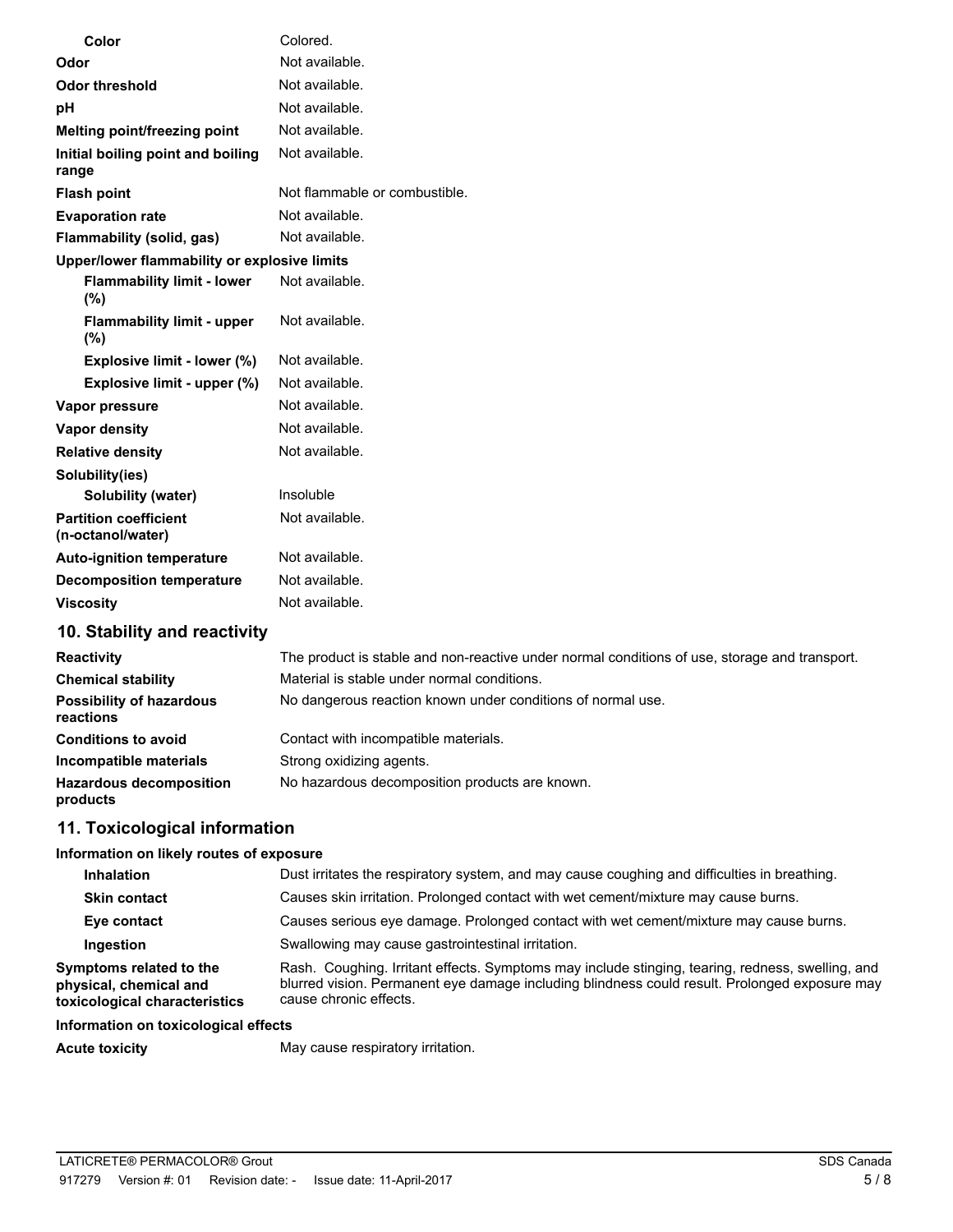| <b>Components</b>                                                | <b>Species</b>                                                                                                                                                                                                                                                                                                                                                                                                                                                                                                                                                                                                                                                                                                                                                                                                                                                                                                                                                                                                                                                                                                                                                                                                                                                                              |                                                                              | <b>Test Results</b>                                                                      |
|------------------------------------------------------------------|---------------------------------------------------------------------------------------------------------------------------------------------------------------------------------------------------------------------------------------------------------------------------------------------------------------------------------------------------------------------------------------------------------------------------------------------------------------------------------------------------------------------------------------------------------------------------------------------------------------------------------------------------------------------------------------------------------------------------------------------------------------------------------------------------------------------------------------------------------------------------------------------------------------------------------------------------------------------------------------------------------------------------------------------------------------------------------------------------------------------------------------------------------------------------------------------------------------------------------------------------------------------------------------------|------------------------------------------------------------------------------|------------------------------------------------------------------------------------------|
| Calcium sulfate (CAS 7778-18-9)                                  |                                                                                                                                                                                                                                                                                                                                                                                                                                                                                                                                                                                                                                                                                                                                                                                                                                                                                                                                                                                                                                                                                                                                                                                                                                                                                             |                                                                              |                                                                                          |
| <b>Acute</b>                                                     |                                                                                                                                                                                                                                                                                                                                                                                                                                                                                                                                                                                                                                                                                                                                                                                                                                                                                                                                                                                                                                                                                                                                                                                                                                                                                             |                                                                              |                                                                                          |
| <b>Inhalation</b>                                                |                                                                                                                                                                                                                                                                                                                                                                                                                                                                                                                                                                                                                                                                                                                                                                                                                                                                                                                                                                                                                                                                                                                                                                                                                                                                                             |                                                                              |                                                                                          |
| <b>LC50</b>                                                      | Rat                                                                                                                                                                                                                                                                                                                                                                                                                                                                                                                                                                                                                                                                                                                                                                                                                                                                                                                                                                                                                                                                                                                                                                                                                                                                                         |                                                                              | > 3.26 mg/l, 4 Hours                                                                     |
| Oral                                                             |                                                                                                                                                                                                                                                                                                                                                                                                                                                                                                                                                                                                                                                                                                                                                                                                                                                                                                                                                                                                                                                                                                                                                                                                                                                                                             |                                                                              |                                                                                          |
| LD50                                                             | Rat                                                                                                                                                                                                                                                                                                                                                                                                                                                                                                                                                                                                                                                                                                                                                                                                                                                                                                                                                                                                                                                                                                                                                                                                                                                                                         |                                                                              | > 1581 mg/kg                                                                             |
| Lithium Carbonate (CAS 554-13-2)                                 |                                                                                                                                                                                                                                                                                                                                                                                                                                                                                                                                                                                                                                                                                                                                                                                                                                                                                                                                                                                                                                                                                                                                                                                                                                                                                             |                                                                              |                                                                                          |
| <b>Acute</b>                                                     |                                                                                                                                                                                                                                                                                                                                                                                                                                                                                                                                                                                                                                                                                                                                                                                                                                                                                                                                                                                                                                                                                                                                                                                                                                                                                             |                                                                              |                                                                                          |
| <b>Inhalation</b>                                                |                                                                                                                                                                                                                                                                                                                                                                                                                                                                                                                                                                                                                                                                                                                                                                                                                                                                                                                                                                                                                                                                                                                                                                                                                                                                                             |                                                                              |                                                                                          |
| <b>LC50</b>                                                      | Rat                                                                                                                                                                                                                                                                                                                                                                                                                                                                                                                                                                                                                                                                                                                                                                                                                                                                                                                                                                                                                                                                                                                                                                                                                                                                                         |                                                                              | $> 2.17$ mg/l, 4 Hours                                                                   |
| Oral                                                             |                                                                                                                                                                                                                                                                                                                                                                                                                                                                                                                                                                                                                                                                                                                                                                                                                                                                                                                                                                                                                                                                                                                                                                                                                                                                                             |                                                                              |                                                                                          |
| LD50                                                             | Rat                                                                                                                                                                                                                                                                                                                                                                                                                                                                                                                                                                                                                                                                                                                                                                                                                                                                                                                                                                                                                                                                                                                                                                                                                                                                                         |                                                                              | 525 mg/kg                                                                                |
| Titanium dioxide (CAS 13463-67-7)                                |                                                                                                                                                                                                                                                                                                                                                                                                                                                                                                                                                                                                                                                                                                                                                                                                                                                                                                                                                                                                                                                                                                                                                                                                                                                                                             |                                                                              |                                                                                          |
| <b>Acute</b>                                                     |                                                                                                                                                                                                                                                                                                                                                                                                                                                                                                                                                                                                                                                                                                                                                                                                                                                                                                                                                                                                                                                                                                                                                                                                                                                                                             |                                                                              |                                                                                          |
| <b>Inhalation</b>                                                |                                                                                                                                                                                                                                                                                                                                                                                                                                                                                                                                                                                                                                                                                                                                                                                                                                                                                                                                                                                                                                                                                                                                                                                                                                                                                             |                                                                              |                                                                                          |
| <b>LC50</b>                                                      | Rat                                                                                                                                                                                                                                                                                                                                                                                                                                                                                                                                                                                                                                                                                                                                                                                                                                                                                                                                                                                                                                                                                                                                                                                                                                                                                         |                                                                              | 3.43 mg/l, 4 Hours                                                                       |
| Oral                                                             |                                                                                                                                                                                                                                                                                                                                                                                                                                                                                                                                                                                                                                                                                                                                                                                                                                                                                                                                                                                                                                                                                                                                                                                                                                                                                             |                                                                              |                                                                                          |
| LD50                                                             | Rat                                                                                                                                                                                                                                                                                                                                                                                                                                                                                                                                                                                                                                                                                                                                                                                                                                                                                                                                                                                                                                                                                                                                                                                                                                                                                         |                                                                              | > 5000 mg/kg                                                                             |
| <b>Skin corrosion/irritation</b>                                 | Causes skin irritation.                                                                                                                                                                                                                                                                                                                                                                                                                                                                                                                                                                                                                                                                                                                                                                                                                                                                                                                                                                                                                                                                                                                                                                                                                                                                     |                                                                              |                                                                                          |
| Serious eye damage/eye<br>irritation                             | Causes serious eye damage.                                                                                                                                                                                                                                                                                                                                                                                                                                                                                                                                                                                                                                                                                                                                                                                                                                                                                                                                                                                                                                                                                                                                                                                                                                                                  |                                                                              |                                                                                          |
| Respiratory or skin sensitization                                |                                                                                                                                                                                                                                                                                                                                                                                                                                                                                                                                                                                                                                                                                                                                                                                                                                                                                                                                                                                                                                                                                                                                                                                                                                                                                             |                                                                              |                                                                                          |
| <b>Canada - Alberta OELs: Irritant</b>                           |                                                                                                                                                                                                                                                                                                                                                                                                                                                                                                                                                                                                                                                                                                                                                                                                                                                                                                                                                                                                                                                                                                                                                                                                                                                                                             |                                                                              |                                                                                          |
| Titanium dioxide (CAS 13463-67-7)                                |                                                                                                                                                                                                                                                                                                                                                                                                                                                                                                                                                                                                                                                                                                                                                                                                                                                                                                                                                                                                                                                                                                                                                                                                                                                                                             | Irritant                                                                     |                                                                                          |
| <b>Respiratory sensitization</b>                                 | No data available.                                                                                                                                                                                                                                                                                                                                                                                                                                                                                                                                                                                                                                                                                                                                                                                                                                                                                                                                                                                                                                                                                                                                                                                                                                                                          |                                                                              |                                                                                          |
| <b>Skin sensitization</b>                                        | May cause an allergic skin reaction.                                                                                                                                                                                                                                                                                                                                                                                                                                                                                                                                                                                                                                                                                                                                                                                                                                                                                                                                                                                                                                                                                                                                                                                                                                                        |                                                                              |                                                                                          |
| Germ cell mutagenicity                                           | mutagenic or genotoxic.                                                                                                                                                                                                                                                                                                                                                                                                                                                                                                                                                                                                                                                                                                                                                                                                                                                                                                                                                                                                                                                                                                                                                                                                                                                                     |                                                                              | No data available to indicate product or any components present at greater than 0.1% are |
| Carcinogenicity                                                  | May cause cancer. In 1997, IARC (the International Agency for Research on Cancer) concluded<br>that crystalline silica inhaled from occupational sources can cause lung cancer in humans.<br>However in making the overall evaluation, IARC noted that "carcinogenicity was not detected in all<br>industrial circumstances studied. Carcinogenicity may be dependent on inherent characteristics of<br>the crystalline silica or on external factors affecting its biological activity or distribution of its<br>polymorphs." (IARC Monographs on the evaluation of the carcinogenic risks of chemicals to<br>humans, Silica, silicates dust and organic fibres, 1997, Vol. 68, IARC, Lyon, France.) In June<br>2003, SCOEL (the EU Scientific Committee on Occupational Exposure Limits) concluded that the<br>main effect in humans of the inhalation of respirable crystalline silica dust is silicosis. "There is<br>sufficient information to conclude that the relative risk of lung cancer is increased in persons with<br>silicosis (and, apparently, not in employees without silicosis exposed to silica dust in quarries and<br>in the ceramic industry). Therefore, preventing the onset of silicosis will also reduce the cancer<br>risk" (SCOEL SUM Doc 94-final, June 2003) |                                                                              |                                                                                          |
| <b>ACGIH Carcinogens</b>                                         |                                                                                                                                                                                                                                                                                                                                                                                                                                                                                                                                                                                                                                                                                                                                                                                                                                                                                                                                                                                                                                                                                                                                                                                                                                                                                             |                                                                              |                                                                                          |
| Portland Cement (CAS 65997-15-1)<br>Silica Sand (CAS 14808-60-7) |                                                                                                                                                                                                                                                                                                                                                                                                                                                                                                                                                                                                                                                                                                                                                                                                                                                                                                                                                                                                                                                                                                                                                                                                                                                                                             | A4 Not classifiable as a human carcinogen.<br>A2 Suspected human carcinogen. |                                                                                          |
| Titanium dioxide (CAS 13463-67-7)                                |                                                                                                                                                                                                                                                                                                                                                                                                                                                                                                                                                                                                                                                                                                                                                                                                                                                                                                                                                                                                                                                                                                                                                                                                                                                                                             | A4 Not classifiable as a human carcinogen.                                   |                                                                                          |
| Canada - Alberta OELs: Carcinogen category                       |                                                                                                                                                                                                                                                                                                                                                                                                                                                                                                                                                                                                                                                                                                                                                                                                                                                                                                                                                                                                                                                                                                                                                                                                                                                                                             |                                                                              |                                                                                          |
| Silica Sand (CAS 14808-60-7)                                     |                                                                                                                                                                                                                                                                                                                                                                                                                                                                                                                                                                                                                                                                                                                                                                                                                                                                                                                                                                                                                                                                                                                                                                                                                                                                                             | Suspected human carcinogen.                                                  |                                                                                          |
| Canada - Manitoba OELs: carcinogenicity                          |                                                                                                                                                                                                                                                                                                                                                                                                                                                                                                                                                                                                                                                                                                                                                                                                                                                                                                                                                                                                                                                                                                                                                                                                                                                                                             |                                                                              |                                                                                          |
| Portland Cement (CAS 65997-15-1)<br>Silica Sand (CAS 14808-60-7) |                                                                                                                                                                                                                                                                                                                                                                                                                                                                                                                                                                                                                                                                                                                                                                                                                                                                                                                                                                                                                                                                                                                                                                                                                                                                                             | Not classifiable as a human carcinogen.                                      |                                                                                          |
| Titanium dioxide (CAS 13463-67-7)                                | Suspected human carcinogen.<br>Not classifiable as a human carcinogen.                                                                                                                                                                                                                                                                                                                                                                                                                                                                                                                                                                                                                                                                                                                                                                                                                                                                                                                                                                                                                                                                                                                                                                                                                      |                                                                              |                                                                                          |
| Canada - Quebec OELs: Carcinogen category                        |                                                                                                                                                                                                                                                                                                                                                                                                                                                                                                                                                                                                                                                                                                                                                                                                                                                                                                                                                                                                                                                                                                                                                                                                                                                                                             |                                                                              |                                                                                          |
| Silica Sand (CAS 14808-60-7)                                     |                                                                                                                                                                                                                                                                                                                                                                                                                                                                                                                                                                                                                                                                                                                                                                                                                                                                                                                                                                                                                                                                                                                                                                                                                                                                                             | Suspected carcinogenic effect in humans.                                     |                                                                                          |
| IARC Monographs. Overall Evaluation of Carcinogenicity           |                                                                                                                                                                                                                                                                                                                                                                                                                                                                                                                                                                                                                                                                                                                                                                                                                                                                                                                                                                                                                                                                                                                                                                                                                                                                                             |                                                                              |                                                                                          |
|                                                                  | Silica Sand (CAS 14808-60-7)<br>1 Carcinogenic to humans.<br>2B Possibly carcinogenic to humans.<br>Titanium dioxide (CAS 13463-67-7)                                                                                                                                                                                                                                                                                                                                                                                                                                                                                                                                                                                                                                                                                                                                                                                                                                                                                                                                                                                                                                                                                                                                                       |                                                                              |                                                                                          |
| LATICRETE® PERMACOLOR® Grout                                     |                                                                                                                                                                                                                                                                                                                                                                                                                                                                                                                                                                                                                                                                                                                                                                                                                                                                                                                                                                                                                                                                                                                                                                                                                                                                                             |                                                                              | SDS Canada                                                                               |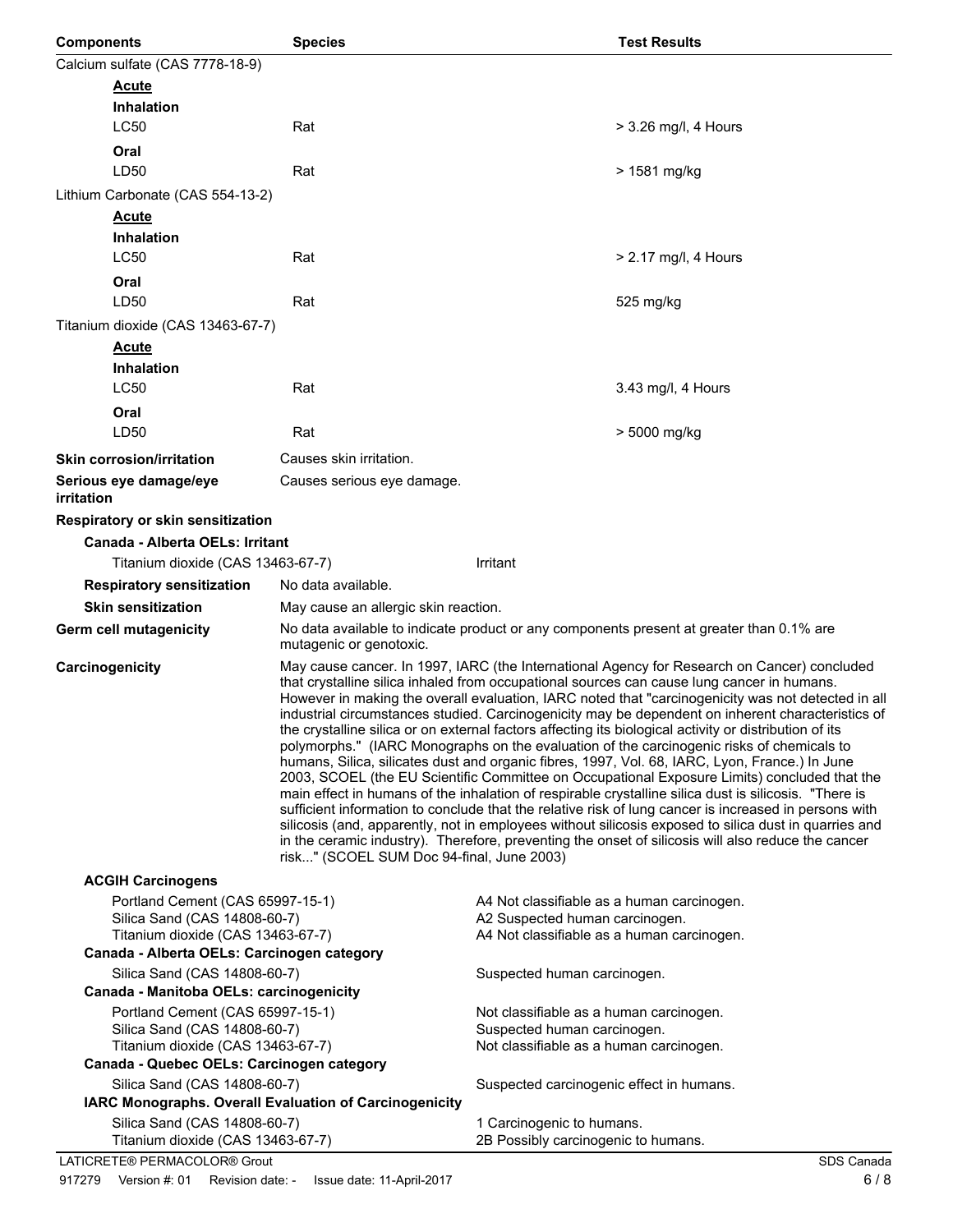|                                                       | US. National Toxicology Program (NTP) Report on Carcinogens                                                                              |
|-------------------------------------------------------|------------------------------------------------------------------------------------------------------------------------------------------|
| Silica Sand (CAS 14808-60-7)                          | Known To Be Human Carcinogen.                                                                                                            |
| <b>Reproductive toxicity</b>                          | May damage fertility or the unborn child.                                                                                                |
| Specific target organ toxicity -<br>single exposure   | Not classified.                                                                                                                          |
| Specific target organ toxicity -<br>repeated exposure | May cause damage to organs (Lung) through prolonged or repeated exposure.                                                                |
| <b>Aspiration hazard</b>                              | Due to the physical form of the product it is not an aspiration hazard.                                                                  |
| <b>Chronic effects</b>                                | Prolonged or repeated exposure may cause lung injury, including silicosis.                                                               |
| <b>Further information</b>                            | Inhalation of high concentrations of quartz dust can lead to the lung disease known as silicosis.<br>with cough and shortness of breath. |

# **12. Ecological information**

| Ecotoxicity                      | Not expected to be harmful to aquatic organisms.                                                                                                                                           |                                   |                    |
|----------------------------------|--------------------------------------------------------------------------------------------------------------------------------------------------------------------------------------------|-----------------------------------|--------------------|
| <b>Components</b>                | <b>Species</b><br><b>Test Results</b>                                                                                                                                                      |                                   |                    |
| Lithium Carbonate (CAS 554-13-2) |                                                                                                                                                                                            |                                   |                    |
| <b>Aquatic</b>                   |                                                                                                                                                                                            |                                   |                    |
| Fish                             | LC50                                                                                                                                                                                       | Mummichog (Fundulus heteroclitus) | 8.1 mg/l, 96 hours |
| Persistence and degradability    | No data is available on the degradability of this product.                                                                                                                                 |                                   |                    |
| <b>Bioaccumulative potential</b> | No data available for this product.                                                                                                                                                        |                                   |                    |
| Mobility in soil                 | The product is not mobile in soil.                                                                                                                                                         |                                   |                    |
| Other adverse effects            | No other adverse environmental effects (e.g. ozone depletion, photochemical ozone creation<br>potential, endocrine disruption, global warming potential) are expected from this component. |                                   |                    |

# **13. Disposal considerations**

| <b>Disposal instructions</b>             | Dispose of contents/container in accordance with local/regional/national/international regulations.<br>Do not contaminate ponds, waterways or ditches with chemical or used container.                                 |
|------------------------------------------|------------------------------------------------------------------------------------------------------------------------------------------------------------------------------------------------------------------------|
| Local disposal regulations               | Dispose of in accordance with local regulations.                                                                                                                                                                       |
| Hazardous waste code                     | The waste code should be assigned in discussion between the user, the producer and the waste<br>disposal company.                                                                                                      |
| Waste from residues / unused<br>products | Dispose of in accordance with local regulations. Empty containers or liners may retain some<br>product residues. This material and its container must be disposed of in a safe manner (see:<br>Disposal instructions). |
| Contaminated packaging                   | Empty containers should be taken to an approved waste handling site for recycling or disposal.<br>Since emptied containers may retain product residue, follow label warnings even after container is<br>emptied.       |

# **14. Transport information**

#### **TDG**

Not regulated as dangerous goods.

#### **IATA**

Not regulated as dangerous goods.

#### **IMDG**

Not regulated as dangerous goods.

| Transport in bulk according to | This substance/mixture is not intended to be transported in bulk. |
|--------------------------------|-------------------------------------------------------------------|
| Annex II of MARPOL 73/78 and   |                                                                   |
| the IBC Code                   |                                                                   |

# **15. Regulatory information**

#### **Canadian regulations**

This product has been classified in accordance with the hazard criteria of the HPR and the SDS contains all the information required by the HPR.

#### **Controlled Drugs and Substances Act**

Not regulated. **Export Control List (CEPA 1999, Schedule 3)** Not listed. **Greenhouse Gases** Not listed.